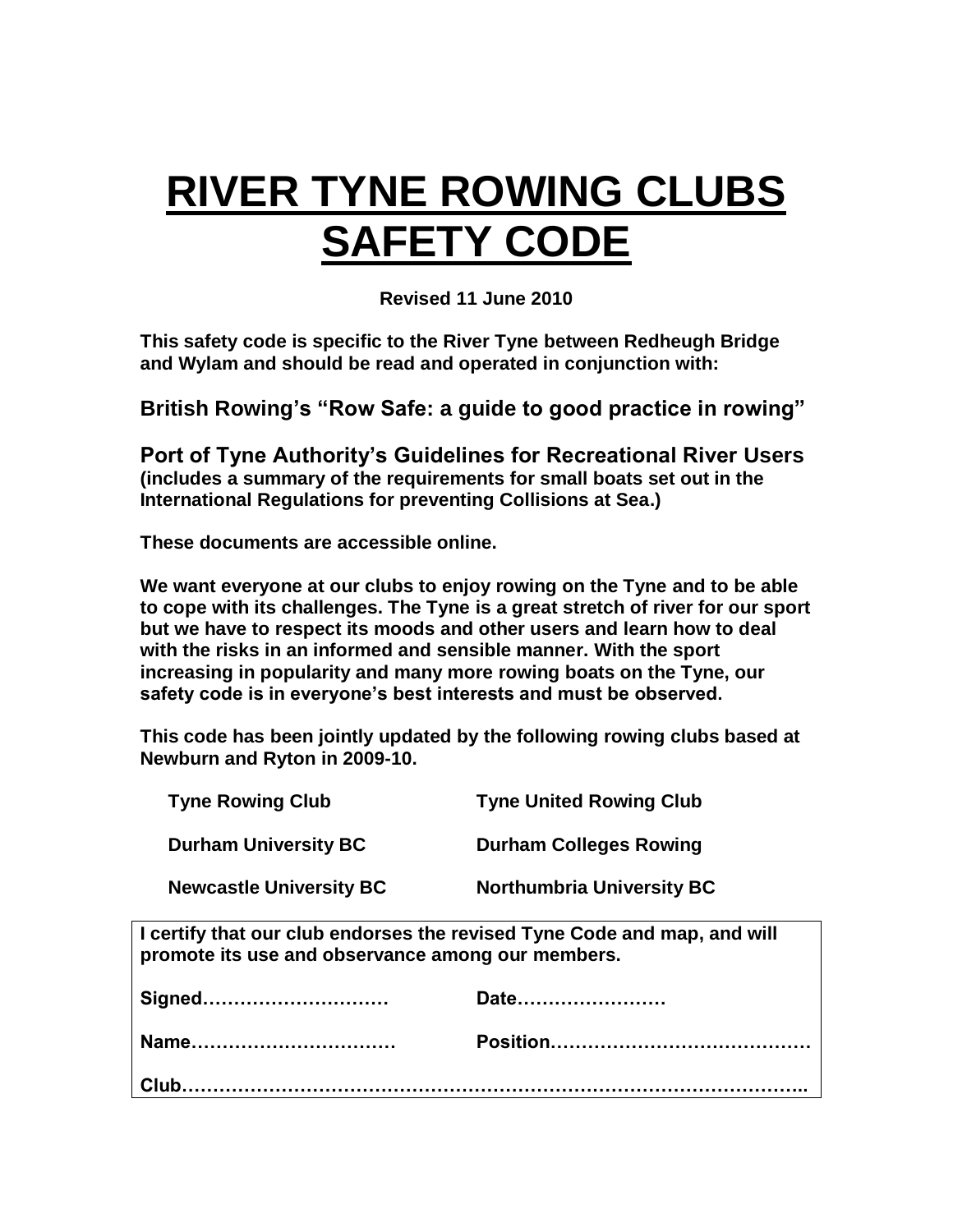#### **1. INTRODUCTION**

All clubs, rowers and coaches are expected to conform to the British Rowing "*Row Safe: a guide to good practice in rowing*", a copy of which should be displayed in each of the premises. Please read it and act accordingly. Clubs should make every effort to ensure new, prospective and existing members, visitors and guests are aware of the code and its contents.

- At all times rowers should remain calm and courteous to all other river users and show due consideration. Remember that your outing is no more important than that of any other crew or boat also on the river.
- All clubs must ensure that their members, guests, visiting clubs or crews using their facilities are fully conversant with the safe rowing practices and club procedures on our stretch of the river Tyne.
- Leave details of your outing in the clubhouse with a list of names, route, distance, date and time. If you encounter difficulties while you are out, this information will help your club get you and your boat back safely.

#### **2. DIRECTION OF ROWING**

All crews must observe the navigation rules and pass port to port, or in rowing terms stroke side to stroke side. The rules are:

- Crews travelling downstream from west to east (from Wylam and Newburn to Scotswood or beyond) must keep to the south bank, on the Gateshead side of the river.
- Crews travelling upstream from east to west (from Scotswood to Newburn or Wylam) must keep to the north bank on the Newcastle side of the river.

As conditions are never the same from day to day the direction rule must be strictly observed during all training outings. Under no circumstances should any crew that is training disregard the direction rule particularly on the bends. Don"t cut corners and remember that the River Tyne is very narrow in certain places at low tide.

Boats should keep as close as possible to the bank and overtaking craft should pass on the outside (toward the centre of the river) not the inside, when it is safe to do so and in accordance with the International regulations.

The only time these rules are relaxed is during a recognised competition.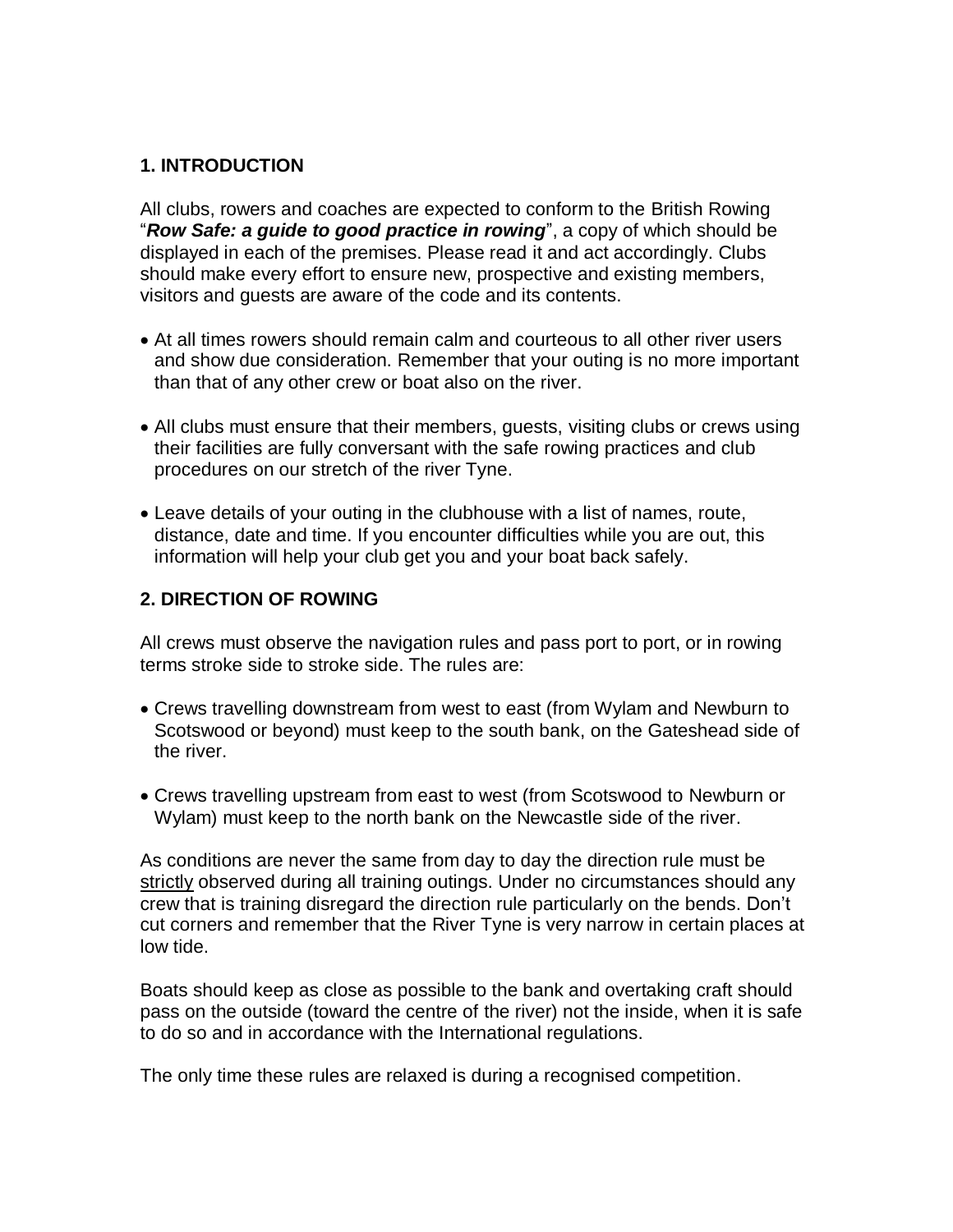#### **3. CODE OF PRACTICE FOR OUTINGS**

- Outings should not commence in adverse conditions that include strong winds, flood conditions, ice floes, lightning, excessive drift wood, strong tides and/or currents, particularly after heavy rain. Tide and/or current running against a strong wind means there will be waves and increased risk of capsize or swamping. When you see breaking waves on the Tyne ("white horses"), consider cancelling your outing.
- Conditions can change rapidly and outings should be terminated as soon as possible if conditions deteriorate.
- Conditions can also change as a result of the changes in the tides. Check tide times and the weather forecast. Conditions can deteriorate quickly, but they can also calm down if you wait for the tide to turn.
- Whenever possible, check conditions at Scotswood in advance of your outing.
- Do not row when there is ice forming or when there is thick fog or mist.
- Most crews will boat and land facing west into the prevailing wind and current. At busy times, and particularly when there are lots of small boats, care is needed to avoid blocking the arches of Newburn Bridge.
- All rowing boats are advised to use the centre arches of all the bridges, particularly Newburn Bridge, where there are landing steps close to the bridge on both sides of the river.
- All launches and powerboats must cut their wash when passing other crews and be particularly mindful of the reflected wash from the vertical wall sections of the river. The effect of wash for boats at the landing steps and slipway can be damaging to boats and dangerous for anyone attempting to boat and land.
- Coxed boats should make allowances for coxless boats that may be training in the same area, particularly on the bends and shout a warning if necessary.
- Stationary and turning crews should keep a lookout for other crews and either move out of their way or shout a warning in sufficient time for the other crew to take avoiding action.
- Don"t try to turn a boat under or close to Newburn Bridge. Beginners should always stay well clear of Newburn Bridge and the currents there. All boats should avoid turning in the stretch between Tyne/Tyne United and Newcastle University steps.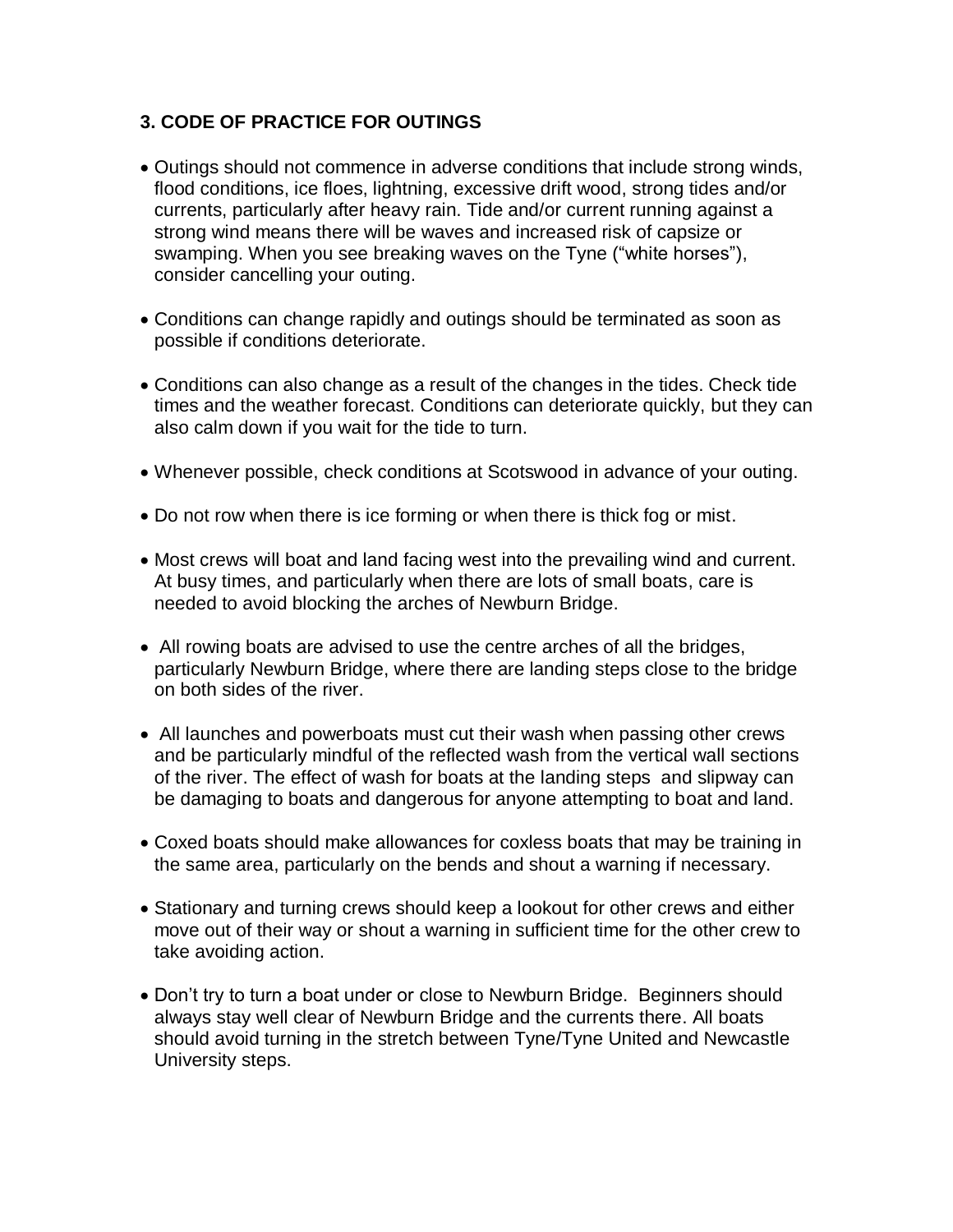#### **4. BEGINNERS ZONE**

- Crews and launches are asked to avoid fast training between Newburn Bridge and the Reigh Burn, which joins the Tyne just downstream of the slipway at Tyne Riverside Country Park. Adult and junior beginners use this area which is within clear view of the clubs and within easy reach in the event of a difficulty or capsize. You can also expect to encounter beginners in canoes and bellboats, launching from the slipway. Beginners will be less confident about manoeuvring boats and their progress may be unpredictable. This is also the area of the river where boats are landing and leaving the landing steps and slipway: some will need to cross the river here. Experienced crews are asked to respect the needs of learners and avoid intimidating those taking their first nervous strokes in a boat. Launch drivers should take particular care with speed and wash. "Fast training" means you are travelling at a speed that is potentially dangerous to other river users. Please be ready to slow down and stop when necessary.
- Beginners and novices will use the stretch between the White House at Ryton and the downstream end of the straight as they develop skills, usually under instruction from a coach. For novices this area is still only a short distance from the clubs and the banksides are accessible in the event of a problem. All crews tend to do their warm-up and warm-down in this stretch. Competitive crews are advised to plan their training exercises in the less busy sections of the Tyne. The busiest times are at weekends and evenings, but as the sport increases in popularity and clubs expand their membership, more people can be expected on the water at all times, all year round, including weekdays during normal working hours. Crews rowing up to Wylam or down to Scotswood early at weekends are warned to slow down on their return as there will be more novices on the river later in the morning.
- The port of Tyne has defined stretches of the Tyne as "speed zones" for power boat enthusiasts. On all non-designated parts of the Tyne the speed limit is 6 knots. This is about 7 miles per hour or 11 kilometres per hour.
- Remember that there are other water-sports beginners and youngsters on the river: watch for Sea Cadets at Derwenthaugh; water skiers, sailors, dragon boats and canoes at Newburn and since the Tyne is a tidal and therefore open access river, different users can be encountered anywhere and at any time.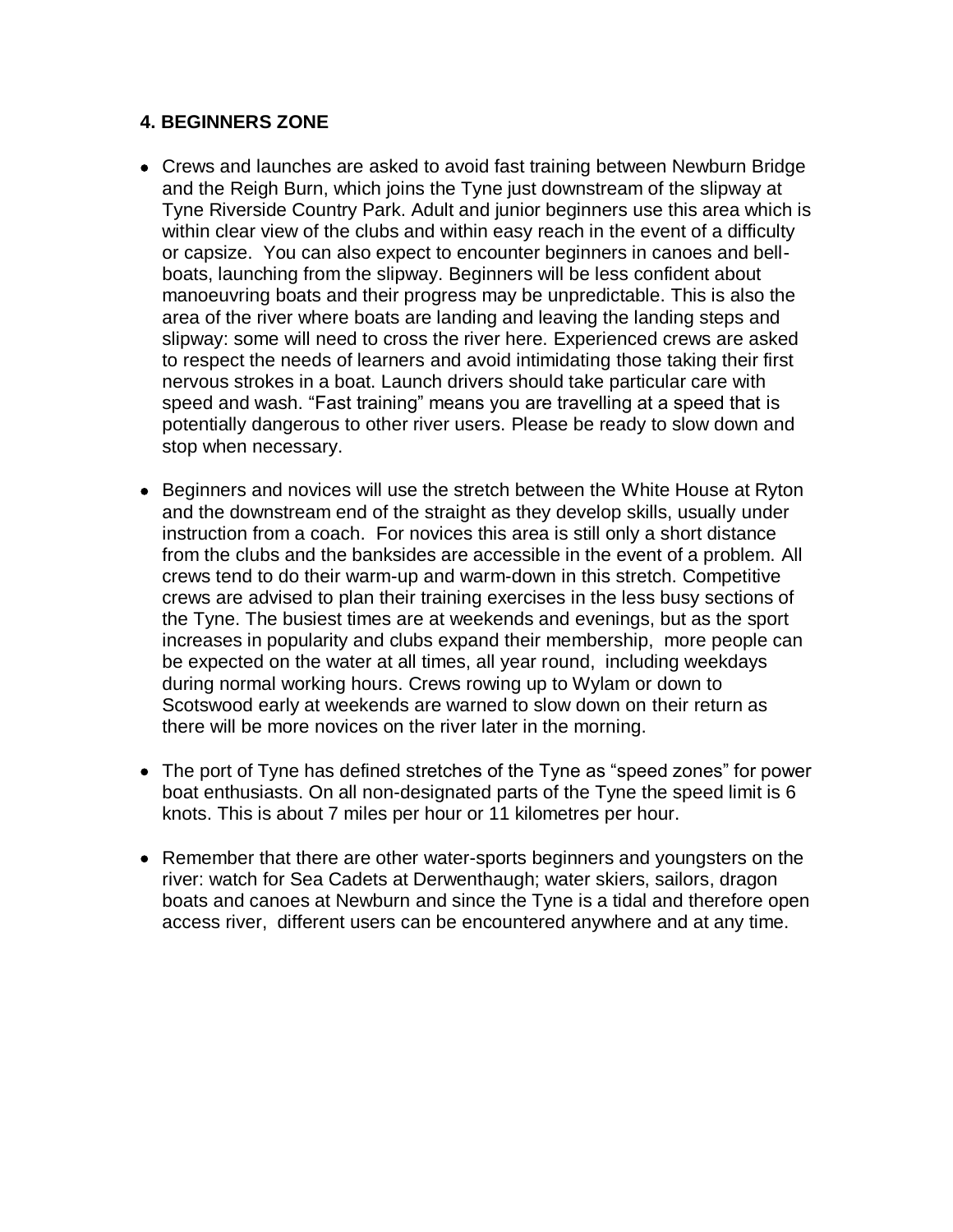#### **5. NEWBURN WATER SKI CLUB SPEED ZONE**

- The allocated water ski area extends from the Newburn stream just downstream of the slipway at Newburn Country Park and some 2.5 kilometres upstream to the Ryton Golf Course bend and includes an event and practise area. A maximum of six power boats are permitted and skiing is for club members only.
- Water skiing is only possible and permitted up to 3 hours either side of high tide. Unlike rowers, the ski club can only use their allocated area and they will normally ski there on summer evenings and at weekends when the tide is high enough. Water-skiers do not ski after dark and rarely during the winter months. Whilst an occasional rowing boat in the area will not be a problem, large numbers of rowing boats will make it impossible for the water skiers to operate safely.
- The Water Ski Club have agreed to display a warning flag affixed to the red and white speed limit sign at Newburn Country Park when their powerboats are on the water. Rowing boats are asked to avoid the waterski area when the ski-club are on the water and respect their members' rights to enjoy their sport at Ryton.

## **6. ROWING AFTER DARK**

- Navigation rules state that boats must show a white light at night, visible through 360 degrees. (A red flashing light denotes a wreck)
- Coaching launches must have, as a minimum, a 360 degree white light at night.
- At night or dusk, all boats must be clearly lit both fore and aft, for the duration of the outing.
- Crews are advised to wear white and/or bright visible kit if rowing in the dark or at dusk.
- Crews planning a night outing should ensure that at least 50% of the crew and the cox is experienced in rowing/sculling and familiar with the Tyne. Everyone should be over 18.
- Think carefully about the need to go out at night it is more hazardous in the dark and not recommended upstream of the Newburn slipway where there are no buildings or streetlights.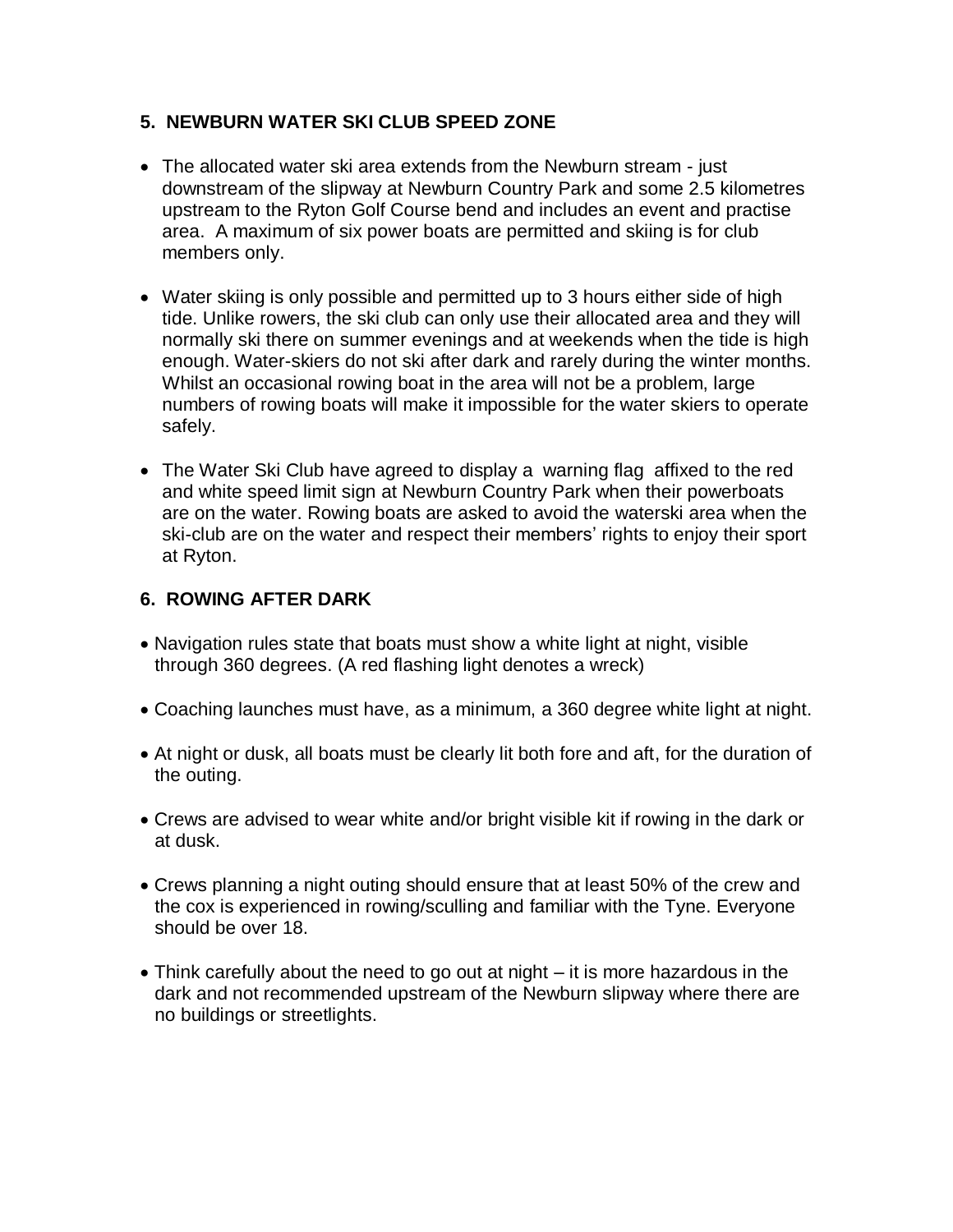# **7. OTHER GENERAL ITEMS TO CONSIDER:**

- There is a power-boating area downstream from Derwenthaugh Marina, east of the Scotswood Road Bridge, and a designated jet skis area. This part of the Tyne is wider and conditions are often choppier there.
- Sailing races are held occasionally, launching from Newburn slipway These are usually on two Sundays per year and warnings are issued to the Water Safety Advisers in advance. As with the skiers, rowers are asked to avoid the Ryton area during the sailing races.
- Any powerboats, jet skis or other craft seen speeding outside their permitted areas and posing a hazard to other river users should be reported to your Water Safety Adviser. Take details and photos if possible. The reports should be passed on to the Port of Tyne Authority for action.
- Crews are recommended to go no further downstream than the Redheugh Bridge unless accompanied by a launch and the launch crew/coach should assess conditions downstream, before allowing crews to proceed.
- If heading downstream (east) of Scotswood Bridge, single scullers are advised to be in a group of at least three for safety.
- There are number of permanent posts, buoys, moored boats, jetties, pontoons and other river hazards, many of which are indicated on maps, which are displayed in the boathouses and attached to these notes. These obstructions are more dangerous at different stages of the tide: for example posts may be just covered by water. The ebb tide is particularly stong past the sea cadets pontoon at Derwenthaugh.
- Trees and other obstructions can become lodged from time to time. These and any other hazards to navigation should be reported to your Water Safety Adviser who can warn others and alert the Port of Tyne Authority who will try to clear the obstruction.
- At low tides there are extensive mud flats downstream of Newburn Bridge and , especially at the Stella bends, at Lemington Gut and east of Scotswood Bridge. These will not support a person's weight if they are attempting to cross on foot. The mudflats are difficult to see in the dark, at dusk or in rain or mist.
- The river is reduced to a narrow channel in places at low tide. Please do not stop at the Stella bends, between the downstream end of the Newburn Straight and the top of the Blaydon Straight, at or close to low tide.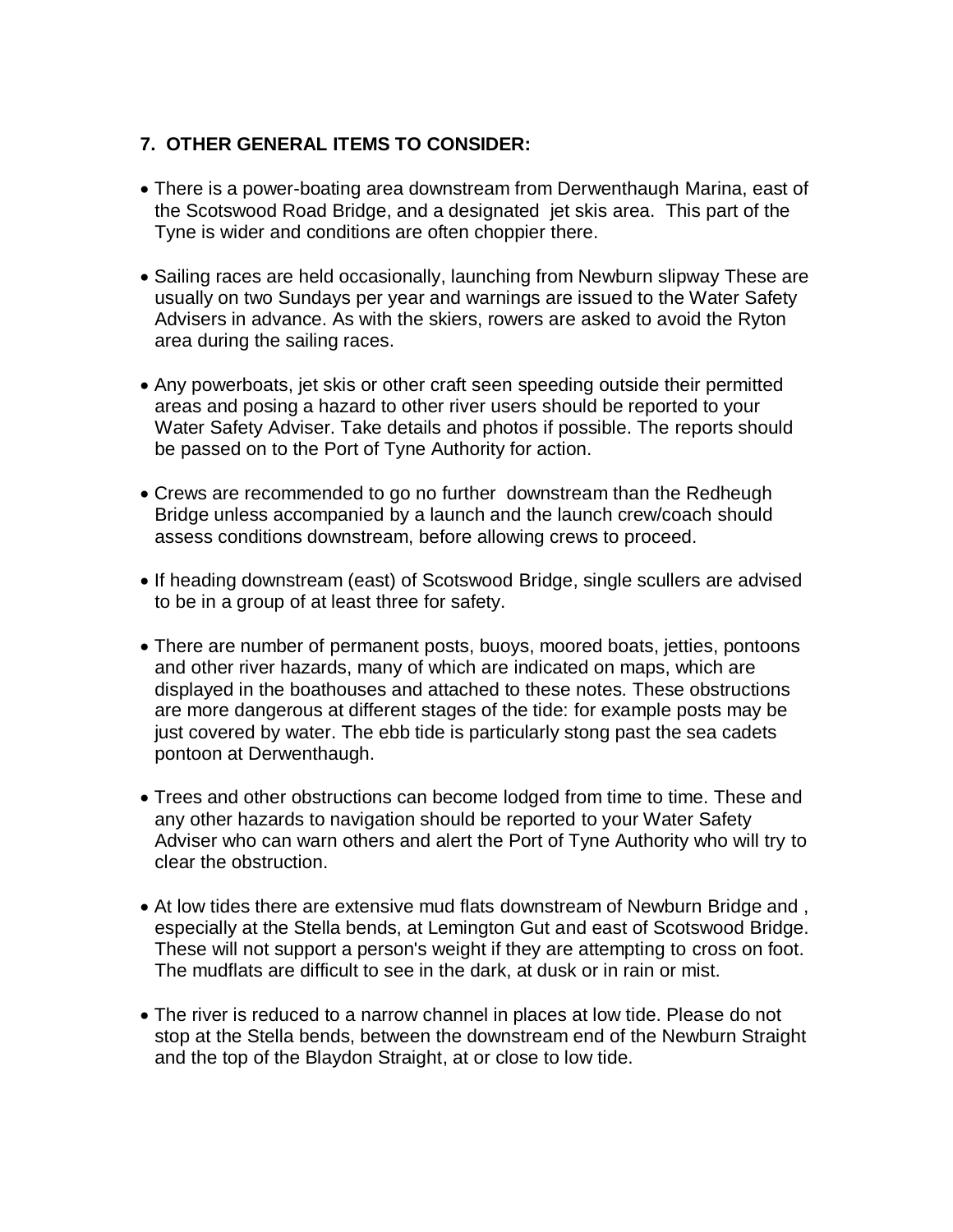- All steps below the high tide level can be wet, muddy and slippery and are prone to icing in winter and algal growth in summer.
- When there are exceptionally high tides or heavy rainfall, the river can be affected by large quantities of debris such as fallen trees, logs, and large masses of vegetation, which can endanger your boat and affect steering.
- At low tides and dropping tides the river is very shallow in places, with exposed stone and gravel banks upstream (west) of the 'White House' at Ryton. As a general guide, do not start to row upstream of the White House except on a rising tide and complete your outing within 1 hour of high tide. The tidal level marker on the north side of the river opposite the White House must show a minimum of 4 metres height on a rising tide, 4.5 metres on a falling tide for you to have sufficient water to be able to row upstream. (If all of the short set of steps are out of the water just west of the Tyne RC main steps, on a falling tide, then an outing upstream of the White House will not be possible.)
- Do not row upstream of Dial Cottage (George Stephenson"s birthplace) and the electricity wires which cross the Tyne at this point. There are shallows and rapids between here and Wylam Bridge.
- Beware overhanging trees and large rocks on the banks upstream of the White House at Ryton.
- Some parts of the Tyne have no means of access for the public on foot or cycle and very few areas are accessible for a vehicle. Steps and access routes are listed in the annexe and indicated on the map.
- Downstream of the Newburn straight access to the river Tyne becomes increasingly difficult. Several stretches have high and inaccessible vertical walls. In the event of an accident or grounding, there are very few places to get ashore safely. In addition there are long stretches where there is no public access along the river bank and you will not be seen by a member of the public on the shore if you get into difficulty. Please plan your route bearing this and the capabilities and experience of your crew members in mind.
- If in doubt, please ask advice from those with experience of the river, before starting an outing.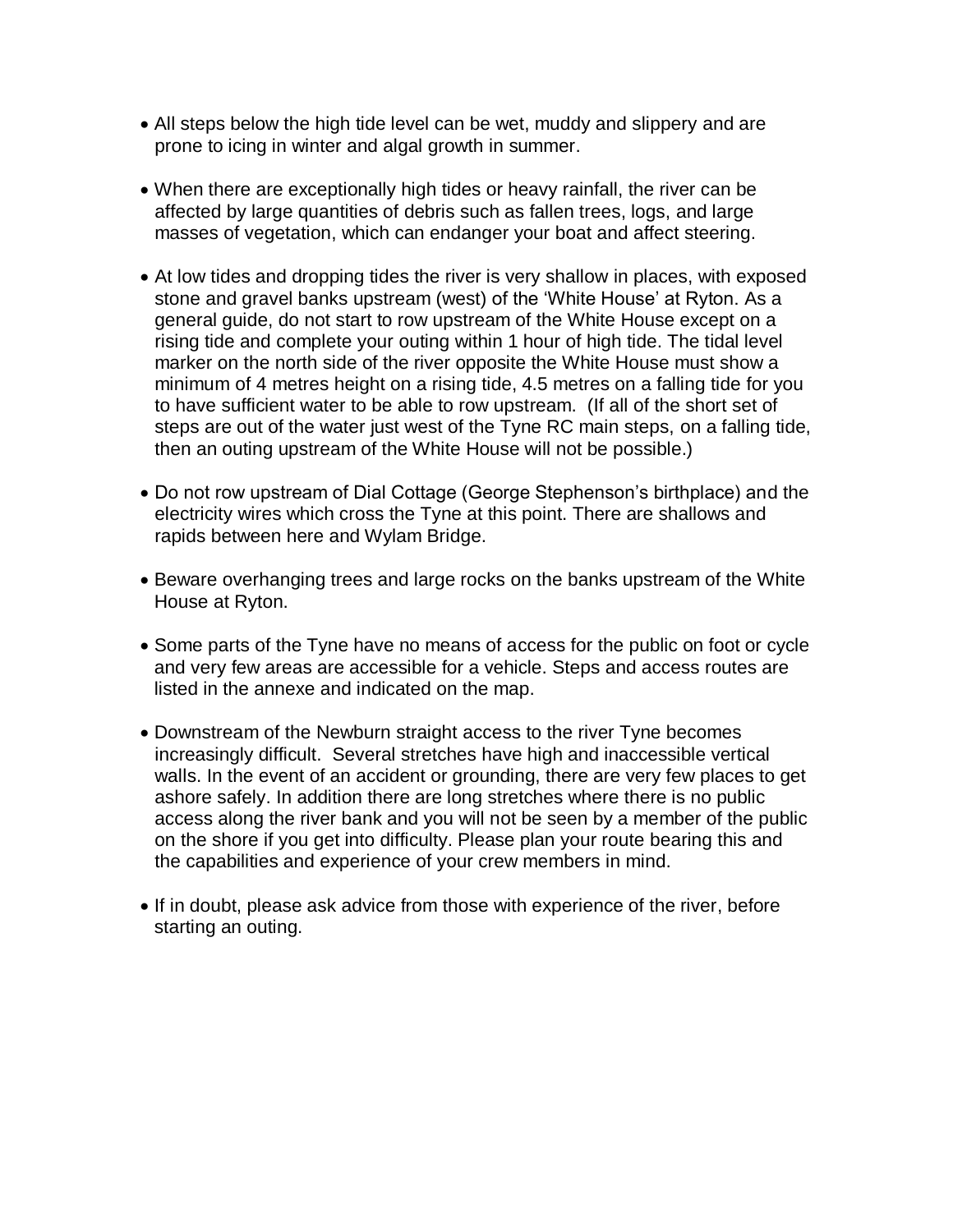#### **8. REMINDERS**

- **CONSIDER OTHERS** ( River users, onlookers and wildlife)
- **SAFETY CHECKS** (Check all your equipment before you go out and during the outing and always consider the conditions)
- **SHOUT WARNINGS – LOUDLY!**
- **DON'T TAKE UNNECESSARY RISKS** and please warn others if you think they may be at risk. Set a good example to those who may be less familiar with the sport and the River Tyne. Remember that this is a large tidal river, conditions are very variable, and there are hazards. Know the risks and manage them at an acceptable level.

# **IF IN DOUBT DON'T GO OUT**

**Help keep our sport a safe and successful one and maintain courtesy and cooperation between all of the clubs rowing and boating on the River Tyne**